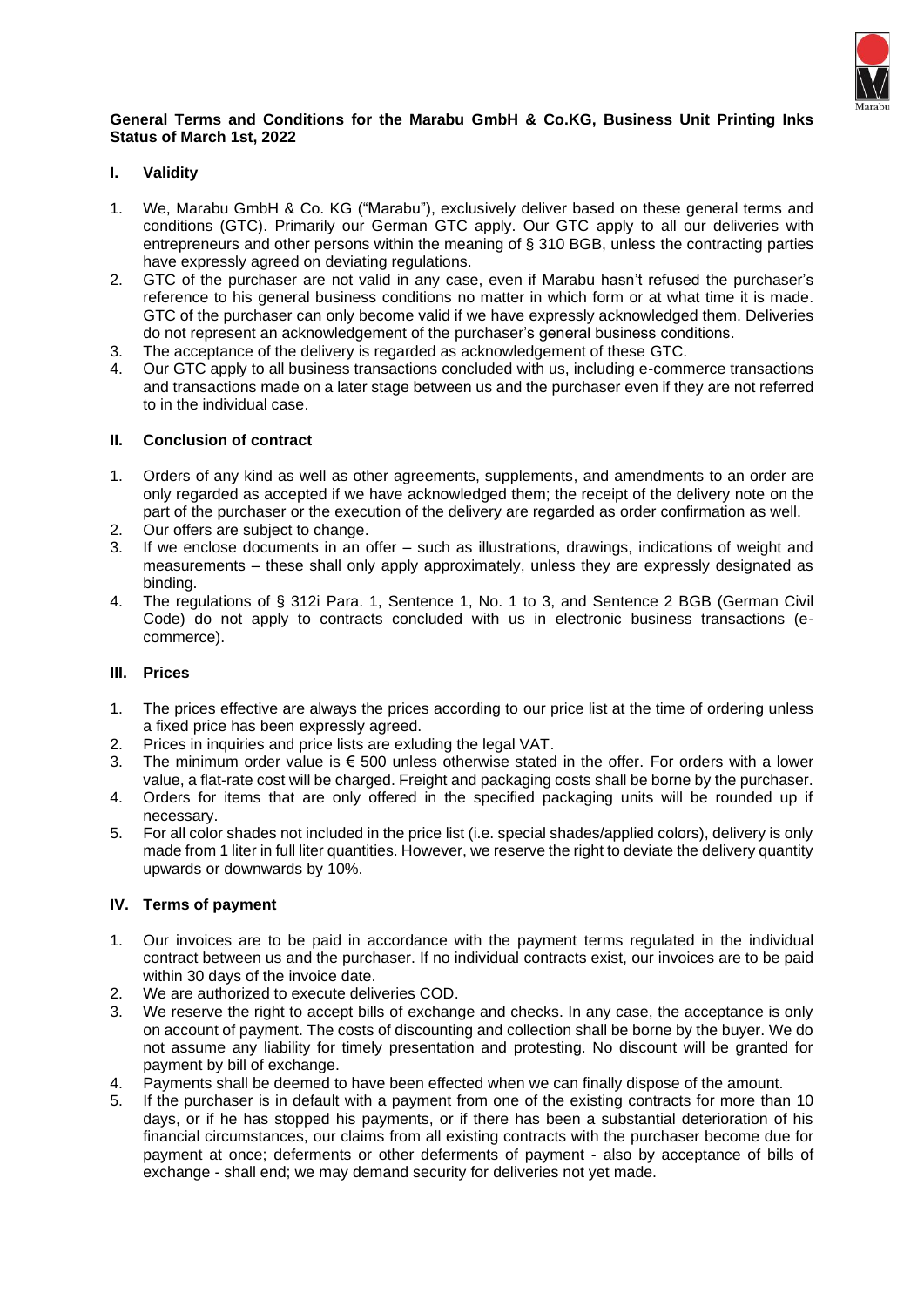## **V. Delivery Time**

- 1. Dates of delivery and delivery times are only binding if they have been expressly designated by us as binding.
- 2. Our obligation to deliver ceases as long as the purchaser is in arrears with an obligation unless the purchaser has given security in the amount of the obligation.
- 3. Force Majeure (e.g. pandemic-related restrictions), breakdowns, subcontractors exceeding delivery time, deficiency of raw material, energy, labor shortage, strikes, lockouts, difficulties in providing means of transport, traffic hold- ups, orders of state authorities or the lack of approvals by the authorities or of other approvals necessary for the execution of the delivery exempt us from the obligation of performance for the period of the disturbance and to the extent of its effect. We shall not be responsible for the aforementioned circumstances even if they arise during our already existing delay.
- 4. Provided that unforeseen events within the meaning of paragraph 3 considerably change the economic significance or the contents of our performance or have a considerable effect on our business, we have the right to withdraw from the contract. In this case, the purchaser is only entitled to claims for restitution; claims going beyond, particularly claims for damages, are excluded.
- 5. The supplier is entitled to partial deliveries; partial deliveries can always be charged separately.
- 6. If we fall behind with the performance, the purchaser can withdraw from the contract if he has given us an appropriate period of grace and this period has expired without effect. If the delay is limited to a part performance, the purchaser can only withdraw from the entire contract under the circumstances mentioned above if he is not interested in the partial performance. Claims for damages are limited in accordance with Section IX.

## **VI. Dispatch, transfer of risks, waste product responsibility, liability of the importer in third countries**

- 1. With the dispatch of the merchandise at the latest, the risk is transferred to the purchaser. This also applies to partial deliveries if we bear transport charges for the delivery. In all cases, transport is effected ex our works or ex our warehouse at the risk of the purchaser. There is no responsibility for damages and losses during transport.
- 2. If dispatch is delayed because of circumstances for which we are not responsible, the risk shall pass to the purchaser on the day of readiness for shipment.
- 3. Unless the purchaser has given special shipping instructions and these have been confirmed by us, the shipping method and route will be chosen by us. We are not obliged to insure the deliveries.
- 4. The fulfilment of the national waste product responsibility (based on the EU directives for electrical appliances 2012/19/eu and packaging 94/62/eg) is the responsibility of the buyer if Marabu is not domiciled in the country. Marabu strives to comply with the national regulations on product responsibility under waste law despite the fact that there is no legal obligation to do so. If this is the case, Marabu shall inform the buyer thereof. If Marabu does not expressly inform the buyer of this, the buyer shall continue to be responsible for the implementation of the national regulations on product responsibility under waste law.
- 5. Insofar as we ship products to countries outside the EU, it is the responsibility of the buyer as importer to check whether the products delivered by us are in compliance with the regulations of the importing country or the country of destination specified by the buyer regarding their import or use. We do not accept any liability for breaches of duty in this respect. The buyer is obliged to release us from any obligation arising from such breaches of duty.

#### **VII. Retention of title**

- 1. We retain title to the goods delivered by us until full payment of all claims arising from the business relationship, including all ancillary claims and until the bills of exchange and checks issued for this purpose have been honored. The retention of title extends to the products created by processing. If our goods are processed, combined or mixed with other material, we shall acquire co-ownership of the resulting product in the ratio of the value of our goods to the value of the other material. The transfer of ownership shall be replaced by the fact that the purchaser shall keep these products for us free of charge with the diligence of a prudent businessman.
- 2. All claims arising from the sale of goods to which we are entitled to ownership rights are hereby assigned to us by the purchaser as security - if applicable, in the amount of our co-ownership share in the sold goods. We hereby accept the assignment. Until revoked, the purchaser is authorized, in addition to us, to sell or process the goods in the ordinary course of business.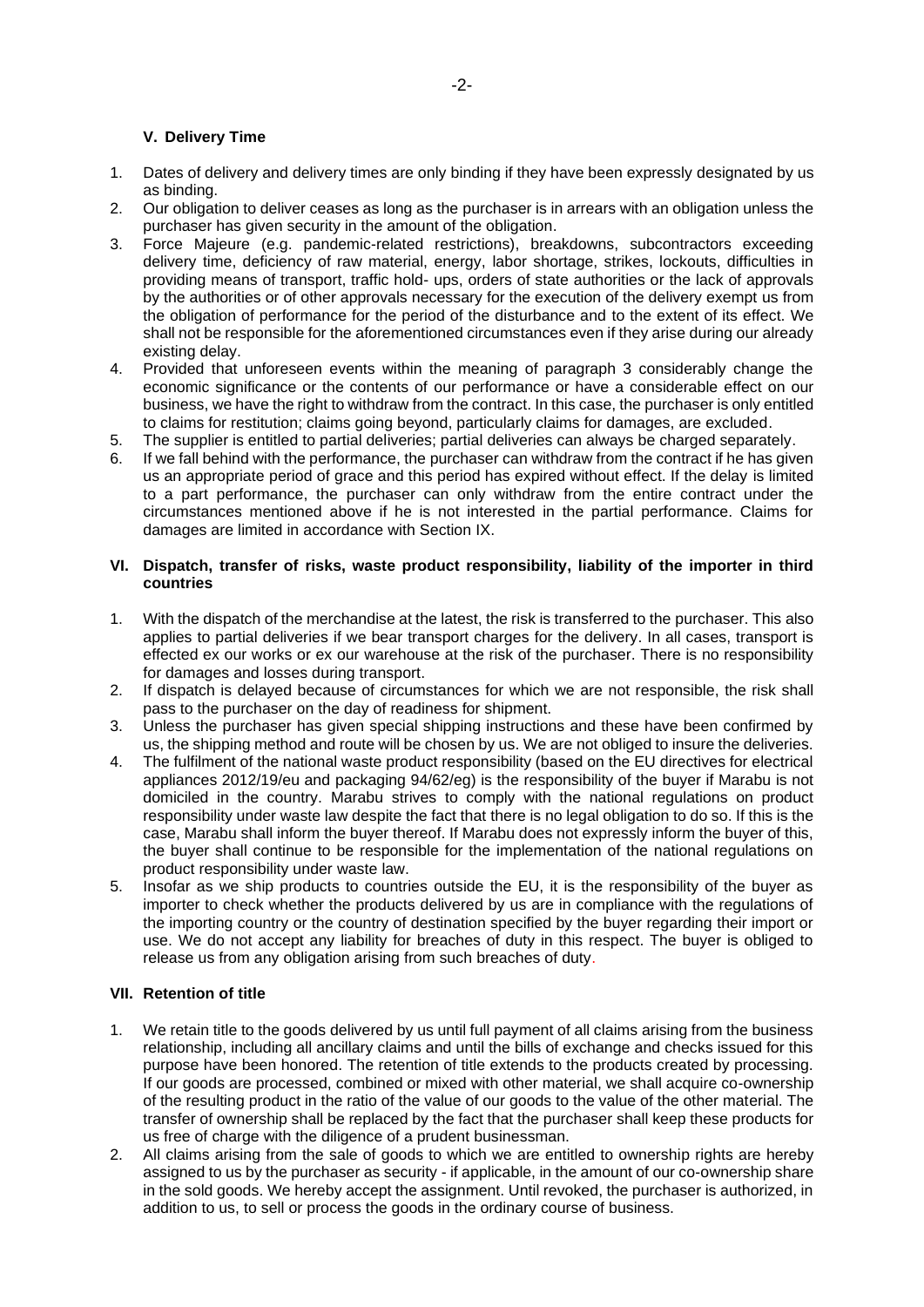- 3. The goods subject to retention of title may neither be pledged by third parties nor assigned as security. The purchaser must notify us immediately if third parties seize the goods subject to retention of title.
- 4. We are obliged to release, on request of the purchaser, securities he is entitled to with the reservation of choice in so far as the value of the securities exceeds the claims to be insured by more than 30%.

## **VIII. Warranty**

- 1. Warranty involves, at our discretion, remedy or supply of substitute goods.
- 2. If the remedy fails for the third time, the purchaser may, after a grace period of at least three weeks has expired without result, at its option demand a reduction of the remuneration (abatement) or rescission of the contract (withdrawal). In the event of only a minor breach of contract, in particular in the event of only minor defects, the purchaser shall not be entitled to any claims based on defects. Goods replaced in the course of subsequent performance shall be returned to us by the purchaser.
- 3. If the purchaser chooses compensation for damages after subsequent performance has failed, the goods shall remain with him. The claim for damages shall be limited in accordance with Section IX.
- 4. The goods must be inspected immediately after delivery. Visible defects must be notified in writing or electronically readable within one week from receipt of the goods, otherwise assertion of indemnity will be refused. Timely dispatch shall be sufficient to meet the deadline. The full burden of proof lies with the buyer for any indemnity preconditions, especially for the inconformity itself, the moment of assessment of the inconformity, and for the punctuality of the complaint. Non-visible defects which cannot be detected regardless of a solemn examination of the goods shall be notified to us in writing or electronically readable (within one week of discovery, otherwise they shall be deemed to have been approved.
- 5. Only the product description shall be deemed agreed as the quality of the goods. Public statements, recommendations or advertising do not constitute a contractual description of the quality of the goods.
- 6. Warranty claims shall be excluded if the goods, although the defect has been discovered by the buyer or could have been discovered by careful inspection, have been resold in whole or in part or have been accepted for processing or use. The same applies if the buyer has inspected or accepted the goods before shipment, or if he has expressly or actually waived an agreed inspection or acceptance.
- 7. Warranty period is one year from the delivery of the goods.
- 8. If our operating or processing instructions are not followed, if modifications are made to the products or if consumables are used that do not comply with the original specifications, any warranty shall lapse if the purchaser does not refute a corresponding substantiated claim that only one of these circumstances caused the defect. If the purchaser receives defective processing instructions, we shall only be obliged to supply processing instructions that are free of defects and this only if the defect in the processing instructions prevents proper processing.
- 9. The purchaser is not entitled to demand any guarantee in compliance with § 443 of German BGB (German Civil Code).
- 10. No warranty may be claimed for damages arising from the following reasons: Unsuitable or improper use, faulty processing by the purchaser or third parties, natural wear and tear, faulty or negligent handling, unsuitable operating materials, unsuitable building materials or substrates, chemical, electrochemical or electrical influences.
- 11. The purchaser shall provide the necessary time and opportunity for carrying out any repair or delivery of substitute goods of reasonable discretion.
- 12. Unqualified modifications or unqualified repair work which have been made by the purchaser or a third party without our permission terminate any liability or guarantee.
- 13. Returns of goods, including those which are to be made on the basis of a justified complaint, require our consent. Otherwise, acceptance may be refused. Each return must be accompanied by delivery papers and precise details from the invoice.
- 14. Advice given by our staff or by technical information sheets is given to the best of our knowledge. The purchaser is obliged to check our recommendation by suitable own